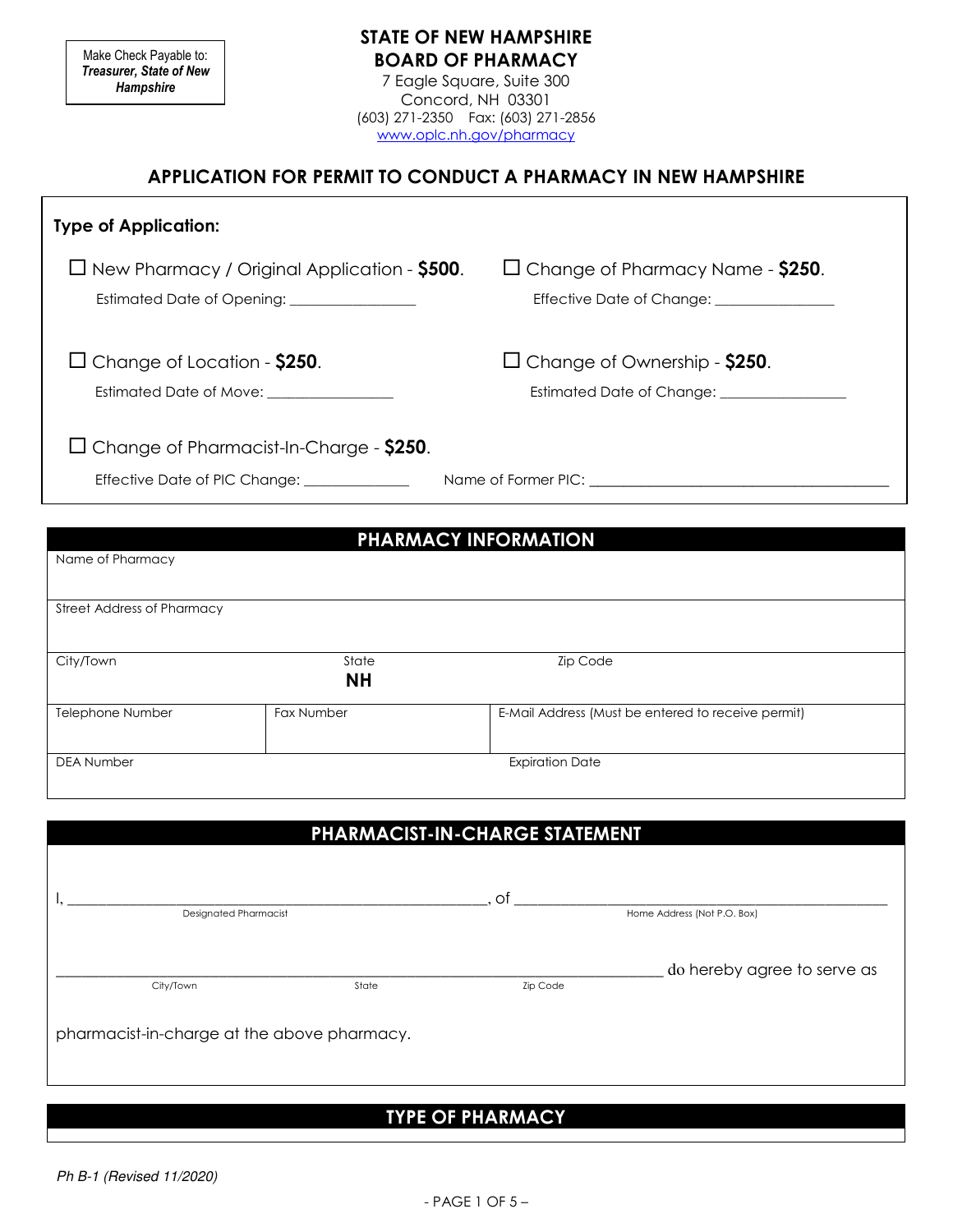| This application is for a permit to conduct a: (check one)                                                                                                                                                                                                                                                                    |  |  |
|-------------------------------------------------------------------------------------------------------------------------------------------------------------------------------------------------------------------------------------------------------------------------------------------------------------------------------|--|--|
| $\Box$ Community Pharmacy $\Rightarrow$ If community pharmacy, licensing:<br>$\Box$ Entire Store Area<br>$\Box$ Pharmacy Dept. Only                                                                                                                                                                                           |  |  |
| $\Box$ Hospital Pharmacy (For Profit)<br>$\Box$ Home Infusion Pharmacy                                                                                                                                                                                                                                                        |  |  |
|                                                                                                                                                                                                                                                                                                                               |  |  |
| <b>TYPE OF OWNERSHIP</b>                                                                                                                                                                                                                                                                                                      |  |  |
| (Check One)                                                                                                                                                                                                                                                                                                                   |  |  |
| $\Box$ Partnership<br>$\Box$ Corporation<br>$\Box$ LLC<br>$\Box$ Sole Proprietorship                                                                                                                                                                                                                                          |  |  |
| (Check One)                                                                                                                                                                                                                                                                                                                   |  |  |
| For Profit<br>Non-Profit                                                                                                                                                                                                                                                                                                      |  |  |
| If non-profit organization, and IRS tax exempt, attach a copy of the $501(c)(3)$ exemption approval<br>$\bullet$<br>issued by the U.S. Internal Revenue Service for each applicable entity.                                                                                                                                   |  |  |
| In the case of non-501(c)(3) organizations, attach a disclosure listing of any practitioner ownership<br>$\bullet$<br>which is not exempt as a "passive investment acquired at open market terms". (practitioner means any<br>person lawfully entitled to prescribe medicine, or such person's spouse or dependent children). |  |  |
| If a <b>sole proprietorship</b> , list the name, official address, and occupation/business of owner:                                                                                                                                                                                                                          |  |  |
| If a <b>partnership</b> , list the name, official address, and occupation/business of each partner and the percentage<br>of ownership held by each partner:                                                                                                                                                                   |  |  |
|                                                                                                                                                                                                                                                                                                                               |  |  |
| If any partner is a corporation, that partner shall <b>also</b> provide the information required of corporations below.                                                                                                                                                                                                       |  |  |
| If a <b>corporation</b> (list, the following):                                                                                                                                                                                                                                                                                |  |  |
| Corporation name and date and state of incorporation:                                                                                                                                                                                                                                                                         |  |  |
| If applicable, date of filing with the State of New Hampshire as a foreign corporation:<br>(attach copy of authorization issued by the NH Secretary of State)                                                                                                                                                                 |  |  |
| Address of principal place of business:                                                                                                                                                                                                                                                                                       |  |  |
|                                                                                                                                                                                                                                                                                                                               |  |  |
|                                                                                                                                                                                                                                                                                                                               |  |  |

# CORPORATE INFORMATION (CONTINUED)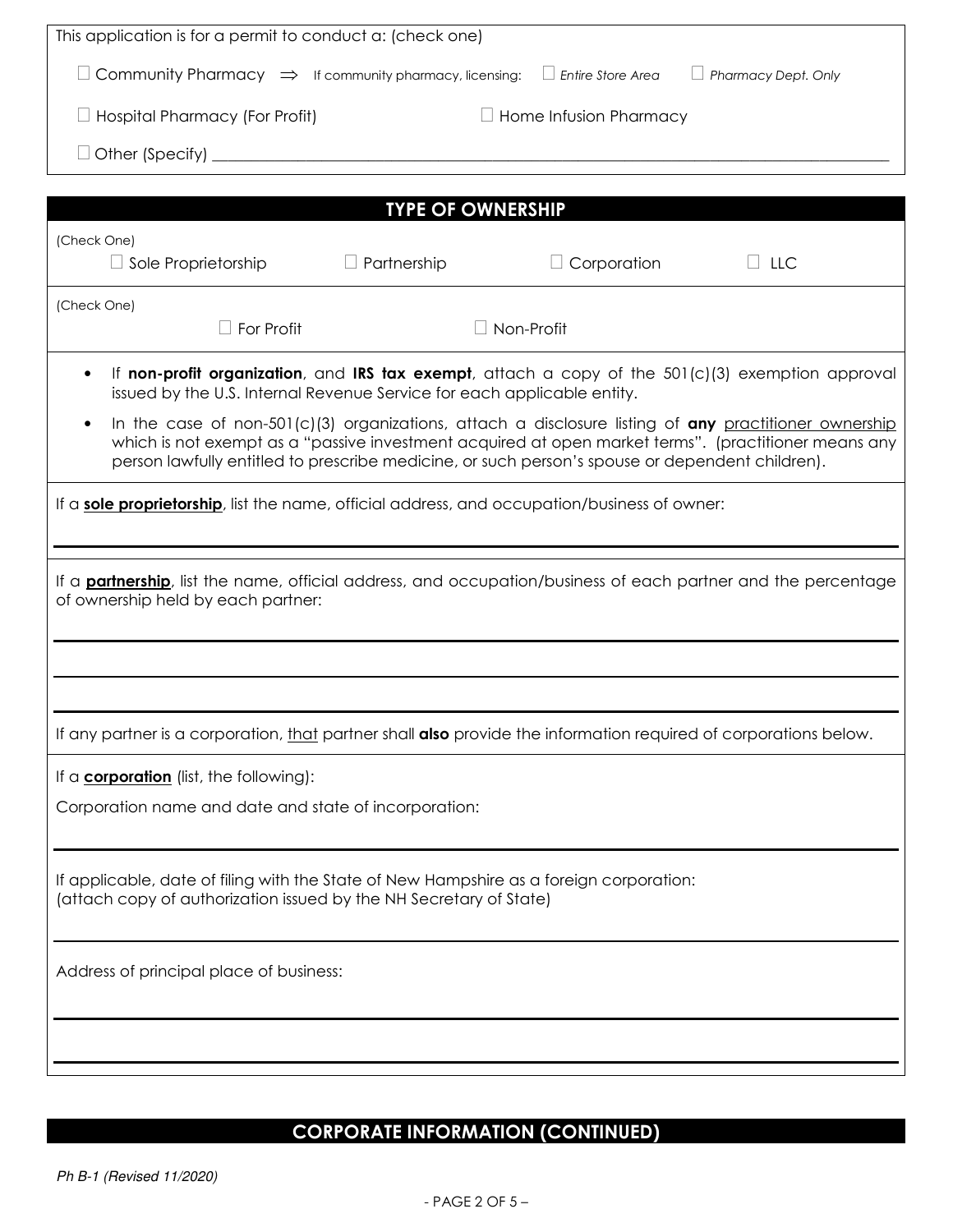|  | Name, address, & telephone number of <b>agent of record</b> , in New Hampshire, for service of process: |  |
|--|---------------------------------------------------------------------------------------------------------|--|
|  |                                                                                                         |  |

List each type, or class, of voting stock and the number of shares authorized and outstanding for each class:

- Provide as a supplement to this application, the name, address, corporate title, occupation and percentage of stock held for all corporate officers/directors, and of all holders of 5% or more of each class of voting stock.
- If a listed shareholder is itself a corporation, provide the same for each such corporation.
- If a listed shareholder is a partnership, provide the information required under the partnership section on page 2 for each such partnership.
- Provide as a supplement to this application, the disclosure of the corporate structure, including parent company or companies.

To your knowledge, have there been or are there now pending any indictments of any nature or any alleged violations of the law governing the practice of pharmacy, controlled substances, or other regulated drugs against the corporation, members of the corporation or partnership, or any of the individuals named in this application?

|                  | $\Box$ Yes | $\Box$ No | (If yes, attach explanation)                                                                                    |
|------------------|------------|-----------|-----------------------------------------------------------------------------------------------------------------|
| or pharmacy law? |            |           | To your knowledge, have any of the above individuals/entities been convicted of a local, state, or federal drug |
|                  | $\Box$ Yes | $\Box$ No | (If yes, attach explanation)                                                                                    |
| years?           |            |           | To your knowledge, have any of the above individuals/entities been convicted of a felony within the past 10     |
|                  | Yes        | $\Box$ No | (If yes, attach explanation)                                                                                    |

#### PHARMACY HOURS OF OPERATION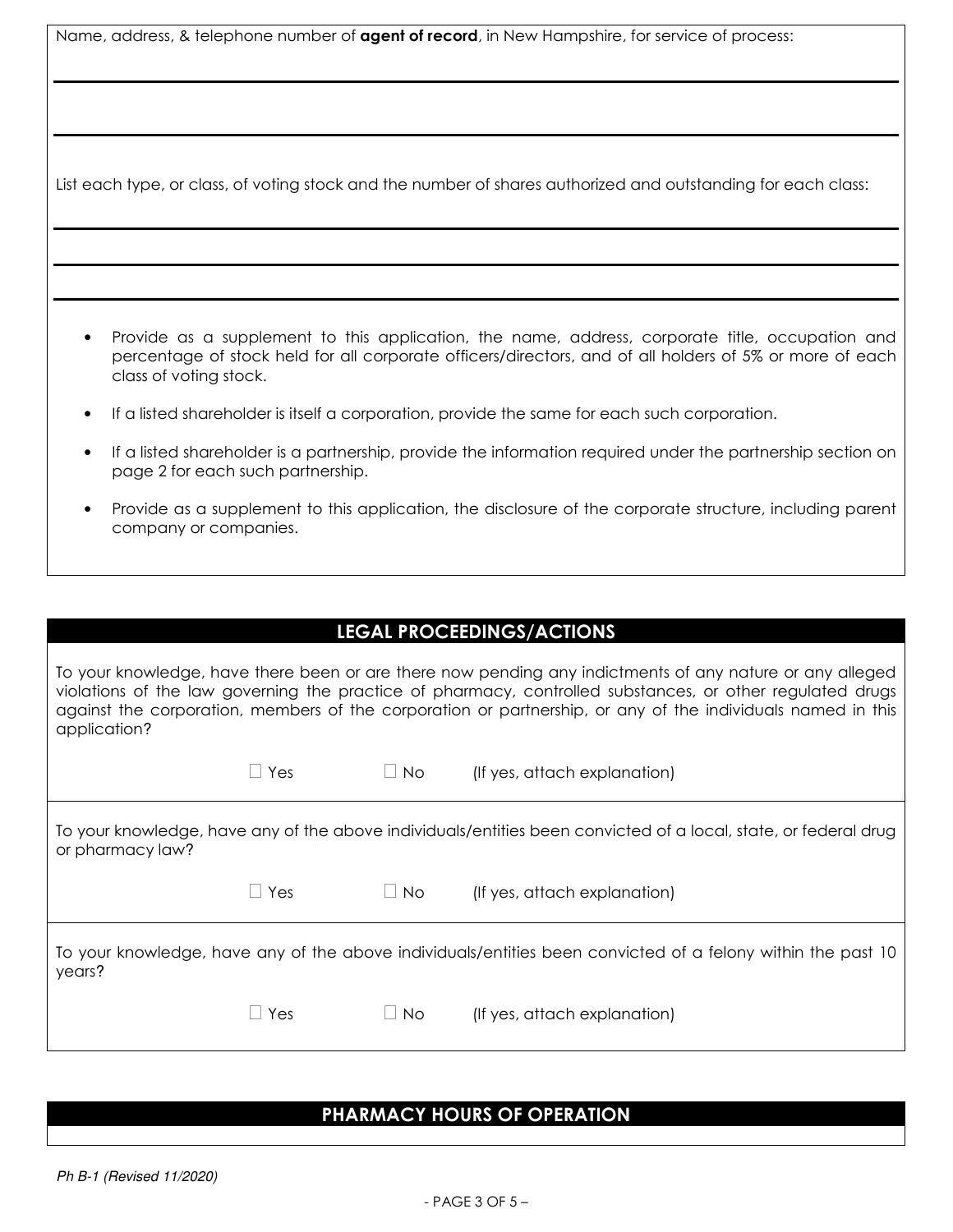|  |  | This pharmacy shall be open a total of ___________ hours per week and available to provide<br>professional services during the following time periods: |  |
|--|--|--------------------------------------------------------------------------------------------------------------------------------------------------------|--|
|  |  | MON. __________ to ___________   TUES. __________ to ___________   WED. __________ to ___________                                                      |  |
|  |  |                                                                                                                                                        |  |
|  |  |                                                                                                                                                        |  |
|  |  | *Note: There must be pharmacist coverage (as noted in next section) for all hours the pharmacy is open.                                                |  |

| PHARMACISTS TO BE EMPLOYED AT PHARMACY<br>(Including Owner/Manager, If A Licensed Pharmacist - Attach additional sheet if necessary) |  |  |  |  |
|--------------------------------------------------------------------------------------------------------------------------------------|--|--|--|--|
| <b>PHARMACIST NAME</b><br><b>NH LICENSE #</b><br><b>HOURS/WEEK</b>                                                                   |  |  |  |  |
|                                                                                                                                      |  |  |  |  |
|                                                                                                                                      |  |  |  |  |
|                                                                                                                                      |  |  |  |  |
|                                                                                                                                      |  |  |  |  |

| PHARMACY TECHNICIANS TO BE EMPLOYED AT PHARMACY - Attach additional sheet if necessary |                             |  |
|----------------------------------------------------------------------------------------|-----------------------------|--|
| <b>TECHNICIAN NAME</b>                                                                 | <b>NH TECHNICIAN REG. #</b> |  |
|                                                                                        |                             |  |
|                                                                                        |                             |  |
|                                                                                        |                             |  |
|                                                                                        |                             |  |
|                                                                                        |                             |  |
|                                                                                        |                             |  |
|                                                                                        |                             |  |
|                                                                                        |                             |  |

#### GENERAL PHARMACY INFORMATION/SPECIFICATIONS

What are the dimensions of that portion of the pharmacy devoted to the preparation of prescriptions?

Enter either total square footage or dimension (length x width)

Give a brief description of the pharmacy department. (Complete only if this is an original application for a new pharmacy or if changes have occurred to an existing pharmacy)

## GENERAL PHARMACY INFORMATION/SPECIFICATIONS (Continued)